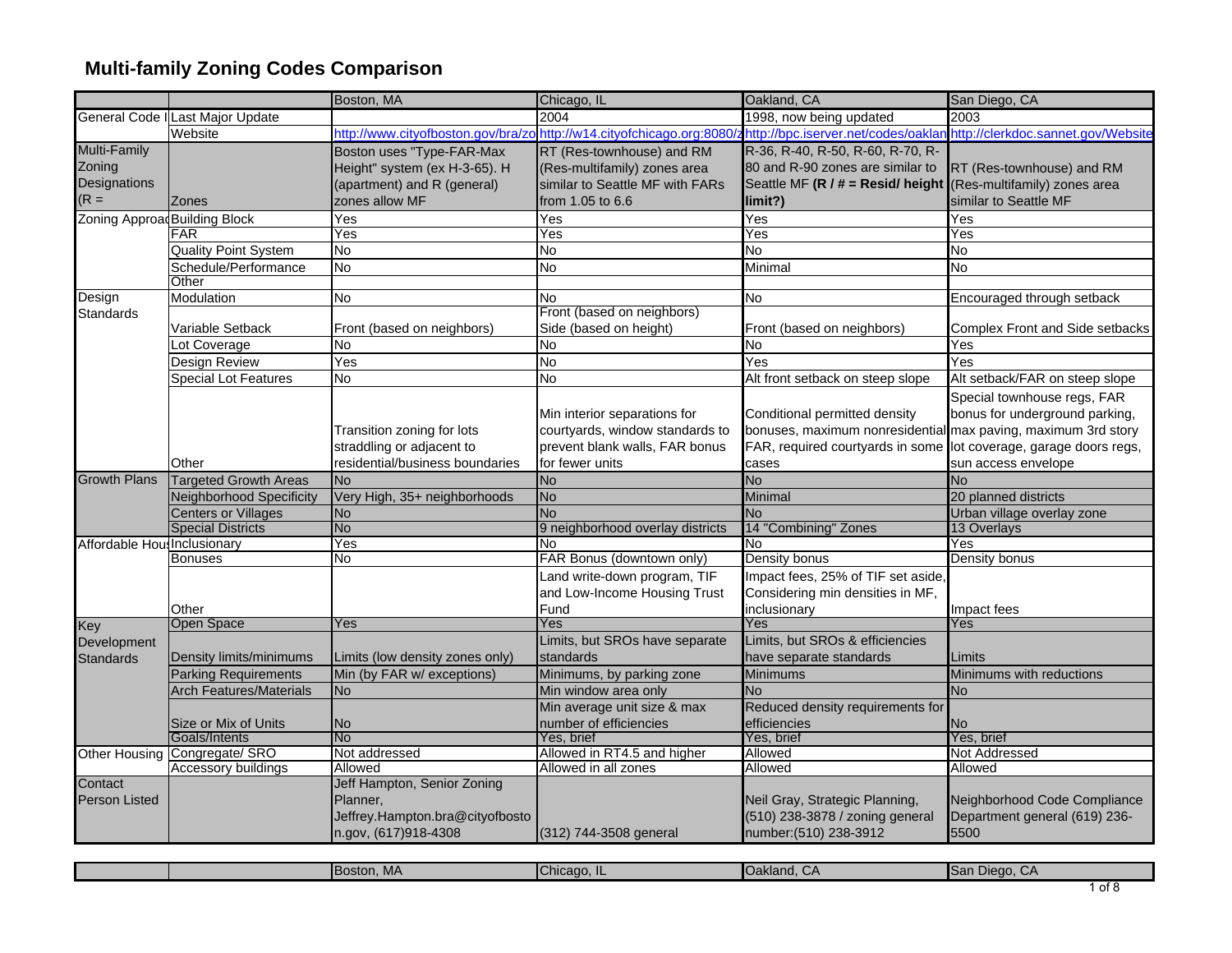|                               |                                          | San Jose, CA                       | Denver, CO                                                       | Milwaukee, WI                       | Portland, OR                          |
|-------------------------------|------------------------------------------|------------------------------------|------------------------------------------------------------------|-------------------------------------|---------------------------------------|
|                               | General Code I Last Major Update         |                                    | 2002                                                             | 2002                                |                                       |
|                               | Website                                  |                                    | http://www.sanjoseca.gov/planninghttp://www.denvergov.com/dephor | http://www.city.milwaukee.gov/disp  | http://www.portlandonline.com/plannin |
| Multi-Family                  |                                          | RT (Res-townhouse) and RM          |                                                                  | Zones are separated by use and      | R3, R2, R1, RH (Residential High-     |
| Zoning                        |                                          | (Res-multifamily) zones area       | R-2, R-2-A, R-2-B, R-3, R-3-X, R-                                | intensity. 4 zones (RT1-RT4)        | density), and RX (Central             |
| Designations                  |                                          | similar to Seattle MF, but only go | 4, and R-4-X are comparable to                                   | allow some two family. 7 zones      | Residential) are comparable to        |
| $(R =$                        | Zones                                    | up to 1 unit/ 200 sq. ft.          | Seattle MF                                                       | (RM1-RM7) allow multi-family        | Seattle MF                            |
| Zoning Approad Building Block |                                          | Yes                                | Yes                                                              | Yes                                 | Yes (Low and Mid-rise Zones)          |
|                               | <b>FAR</b>                               | <b>No</b>                          | Yes (Mid & High-rise zones)                                      | No.                                 | Yes (Mid and High-rise Zones)         |
|                               | <b>Quality Point System</b>              | Μo                                 | No                                                               | $\overline{N}$                      | No                                    |
|                               | Schedule/Performance                     | Minimal                            | Minimal                                                          | Minimal                             | No                                    |
|                               | Other                                    |                                    | <b>Bulk planes</b>                                               |                                     | Amenity bonuses                       |
| Design                        | Modulation                               | Through design review only         | <b>No</b>                                                        | <b>No</b>                           | No                                    |
| <b>Standards</b>              |                                          | Front (based on neighbors) and     | Variable side setback for small                                  |                                     |                                       |
|                               | Variable Setback                         | Side (based on height)             | lots & rear garages                                              | No                                  | Side (based on area of façade)        |
|                               | Lot Coverage                             | <b>No</b>                          | No                                                               | Yes                                 | No                                    |
|                               | Design Review                            | Yes, currently updating            | Yes (staff review in R-4-X only)                                 | <b>No</b>                           | Yes                                   |
|                               | <b>Special Lot Features</b>              | <b>No</b>                          | <b>No</b>                                                        | <b>No</b>                           | No.                                   |
|                               |                                          |                                    |                                                                  |                                     | Alternative development options       |
|                               |                                          |                                    | Required alley car entrances, max                                |                                     | for townhouses and attached           |
|                               |                                          |                                    | garage door size, limited sunlight                               |                                     | units, commercial allowed as          |
|                               |                                          |                                    | regs, mountain view preservation                                 | 30% of front façade must be         | conditional uses in most places,      |
|                               | Other                                    |                                    | regulations                                                      | exactly at setback                  | <b>TDRs</b>                           |
| <b>Growth Plans</b>           | <b>Targeted Growth Areas</b>             | <b>No</b>                          | <b>No</b>                                                        | "Smart Growth Law" of 1999          | In intent only                        |
|                               | <b>Neighborhood Specificity</b>          | No                                 | <b>No</b>                                                        | 12 area plans                       | High, 27 Plan districts               |
|                               | <b>Centers or Villages</b>               | <b>No</b>                          | <b>No</b>                                                        | <b>No</b>                           | No                                    |
|                               | <b>Special Districts</b><br>Inclusionary | Downtown district only<br>Yes      | <b>10 Overlay Districts</b><br>Yes                               | 4 Development Incentive Zones<br>No | 15 overlay zones<br>No                |
| Affordable Hou                | Bonuses                                  | No                                 | No                                                               | No                                  | No                                    |
|                               |                                          |                                    |                                                                  |                                     |                                       |
|                               |                                          |                                    |                                                                  | Note: Milwaukee does not have       |                                       |
|                               | Other                                    |                                    |                                                                  | the similar affordability issues    |                                       |
| Key                           | Open Space                               | No                                 | Yes (except high-rise)                                           |                                     | Yes                                   |
| Development                   |                                          |                                    |                                                                  | Unit density limits. Min façade,    |                                       |
| Standards                     | Density limits/minimums                  | Limits                             | No                                                               | stories & height in others          | Minimums and Maximums                 |
|                               | <b>Parking Requirements</b>              | Min w/ reductions, off-site ok     | Minimums (by parking class)                                      | <b>Minimums</b>                     | Min car and bike w/ exceptions        |
|                               | <b>Arch Features/Materials</b>           | Yes, through design guidelines     | Fences only                                                      | 15% max metal on façade             | No                                    |
|                               |                                          |                                    |                                                                  |                                     |                                       |
|                               | Size or Mix of Units                     | Separate SRO regs                  | Minimum size in some zones                                       | Room sizes regs, not unit size      | No                                    |
|                               | Goals/Intents                            | Yes, brief                         | Very Basic                                                       | Yes                                 | Yes, good descriptions                |
| <b>Other Housing</b>          | Congregate/ SRO                          | Allowed                            | 'rooming house" regulations                                      | "rooming houses" regulations        | Allowed in some zones                 |
|                               | <b>Accessory buildings</b>               | Allowed                            | Allowed, but complicated                                         | Not Addressed                       | Allowed in some zones                 |
| Contact                       |                                          |                                    |                                                                  |                                     |                                       |
| Person Listed                 |                                          | Dionne Early (mid- and high-rise   | Theresa Lucero, Project Manager, Department of City Development, |                                     |                                       |
|                               |                                          | design guidelines) at (408) 535-   | Zoning.CodeUpdate@ci.denver.c Development Center 414-286-        |                                     | Bureau of Planning general            |
|                               |                                          | 7870                               | o.us                                                             | 2507                                | number: 503-823-6868                  |

|  | <b>ISan Jose, CA</b> | Denver, CO | Milwaukee, WI | nd. OR<br>™Port⊾ |     |
|--|----------------------|------------|---------------|------------------|-----|
|  |                      |            |               |                  | . . |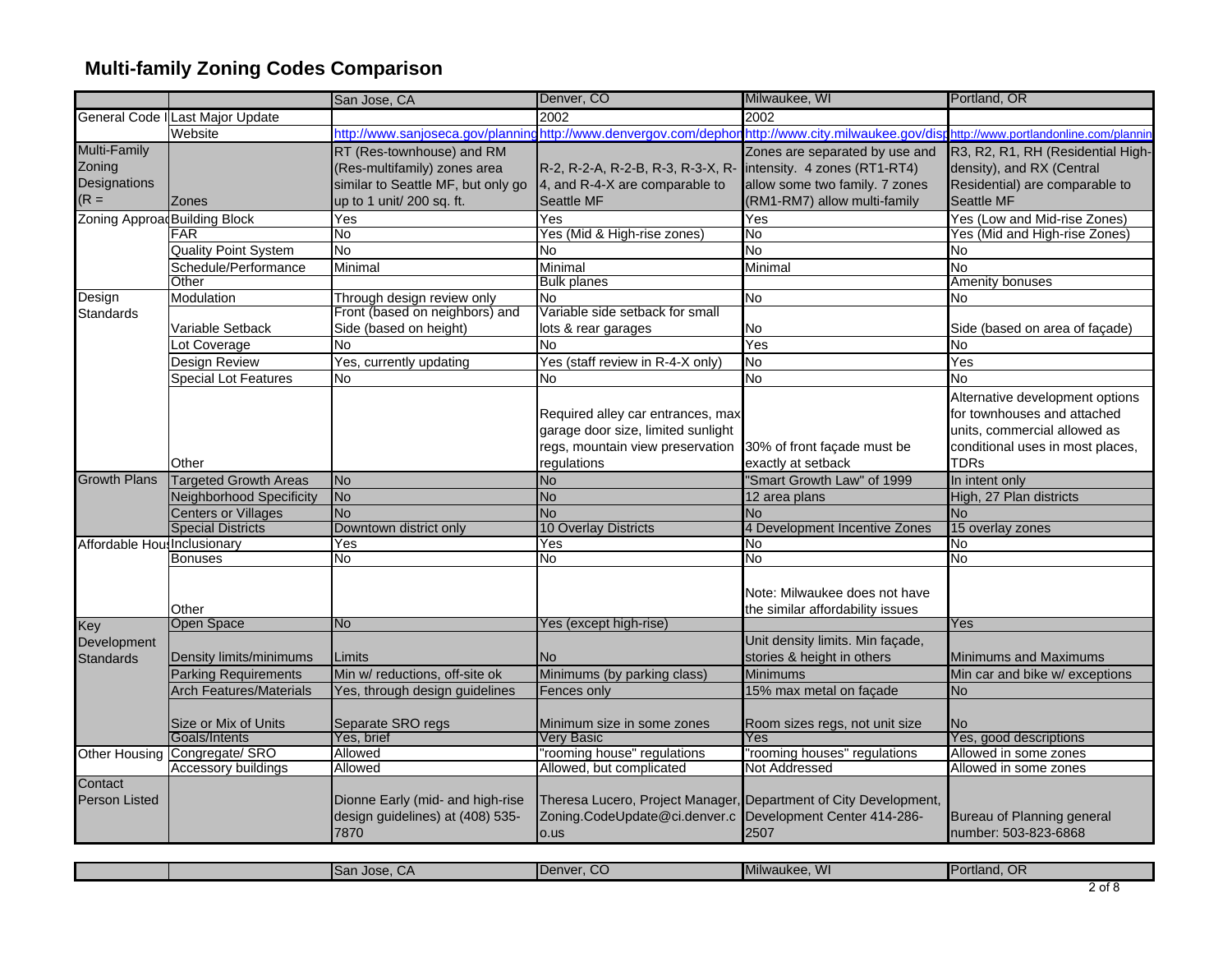|                                 |                                  | St. Paul, MN                                                        | Fort Collins, CO                                                                                                                    | Pittsburgh, PA (Partial Review)                                                          | Tacoma, WA (Partial Review)                                                                                |
|---------------------------------|----------------------------------|---------------------------------------------------------------------|-------------------------------------------------------------------------------------------------------------------------------------|------------------------------------------------------------------------------------------|------------------------------------------------------------------------------------------------------------|
|                                 | General Code I Last Major Update |                                                                     | 1997                                                                                                                                | 1979                                                                                     | Now being updated                                                                                          |
|                                 | Website                          | http://www.stpaul.gov/code/#viii                                    | http://www.colocode.com/ftcollins                                                                                                   | http://library8.municode.com/gater                                                       | http://www.ci.tacoma.wa.us/citycle                                                                         |
| Multi-Family                    |                                  |                                                                     | Conservation District (N-C-M) is                                                                                                    | Separate zones for use and                                                               |                                                                                                            |
| Zoning                          |                                  | RT1, RT2, RM1, RM2, RM3, TN1, only zone comparable to Seattle       |                                                                                                                                     | intensity. R2, R3 & RM "use"                                                             |                                                                                                            |
| Designations                    |                                  | TN2, & TN3 are comparable to                                        | MF zones (max 4units/building);                                                                                                     | zones and L, M, H & VH                                                                   | R-3, R-4, R-4-L, & R-5 zones are                                                                           |
| $(R =$                          | <b>Zones</b>                     | Seattle MF but don't get as dense. numerous mixed use zones         |                                                                                                                                     | 'intensities" allow multi-family.                                                        | comparable to Seattle MF                                                                                   |
| Zoning Approad Building Block   |                                  | Yes                                                                 | Yes                                                                                                                                 | Yes                                                                                      | Yes                                                                                                        |
|                                 | <b>FAR</b>                       | No                                                                  | Yes                                                                                                                                 | No                                                                                       | No                                                                                                         |
|                                 | <b>Quality Point System</b>      | <b>No</b>                                                           | No                                                                                                                                  | $\overline{N}$                                                                           | Μo                                                                                                         |
|                                 | Schedule/Performance             | No                                                                  | No                                                                                                                                  | Only for non-res in res zone                                                             | <b>No</b>                                                                                                  |
|                                 | Other                            | Traditional Neighborhood (TN)                                       |                                                                                                                                     |                                                                                          |                                                                                                            |
| Design                          | Modulation                       | No                                                                  | Yes                                                                                                                                 | No                                                                                       |                                                                                                            |
| <b>Standards</b>                |                                  | Front (based on neighbors)                                          |                                                                                                                                     |                                                                                          |                                                                                                            |
|                                 | Variable Setback                 | All (based on height in high-rise)                                  | No                                                                                                                                  | Yes                                                                                      |                                                                                                            |
|                                 | Lot Coverage                     | Yes (except TN)                                                     | <b>No</b>                                                                                                                           | No                                                                                       |                                                                                                            |
|                                 | Design Review                    | Yes (TN zones only)                                                 | $\overline{N}$                                                                                                                      |                                                                                          | <b>No</b>                                                                                                  |
|                                 | <b>Special Lot Features</b>      | No                                                                  | No                                                                                                                                  |                                                                                          |                                                                                                            |
|                                 | Other                            | Bonus for underground parking                                       | Basic neighborhood compatibility,<br>solar access, solar orientation,<br>and color standards. Max<br>'inorganic material" coverage. |                                                                                          | Mass reduction, roofline, windows,<br>façade & pedestrian standards for<br>mixed use & commercial          |
| <b>Growth Plans</b>             | <b>Targeted Growth Areas</b>     | TN zones to be high growth                                          | Yes, Urban Growth Boundary                                                                                                          |                                                                                          |                                                                                                            |
|                                 | <b>Neighborhood Specificity</b>  | Low                                                                 | <b>No</b>                                                                                                                           |                                                                                          |                                                                                                            |
|                                 | <b>Centers or Villages</b>       | <b>No</b>                                                           | <b>No</b>                                                                                                                           |                                                                                          |                                                                                                            |
|                                 | <b>Special Districts</b>         | 4 districts and 4 river overlays                                    | 5 special districts & water buffer                                                                                                  |                                                                                          |                                                                                                            |
| Affordable Hou: Inclusionary    |                                  | No                                                                  | No.                                                                                                                                 | No.                                                                                      | No                                                                                                         |
|                                 | <b>Bonuses</b>                   | No                                                                  | No                                                                                                                                  | No                                                                                       | No                                                                                                         |
|                                 | Other                            | Low Income Housing Tax Credit                                       | Development fee waiver, priority<br>processing, sales tax rebate for<br>materials used, others                                      |                                                                                          | Ten year property tax exemption in<br>target areas                                                         |
| Key                             | Open Space                       | No                                                                  | Yes                                                                                                                                 |                                                                                          |                                                                                                            |
| Development<br>Standards        | Density limits/minimums          | Min & Max in TN, Min lot size/unit<br>in other residential          | Min unit density, max pop density                                                                                                   |                                                                                          |                                                                                                            |
|                                 | <b>Parking Requirements</b>      | Min & Max in TN, Min in others                                      | Minimum car and bike parking                                                                                                        |                                                                                          |                                                                                                            |
|                                 | <b>Arch Features/Materials</b>   | Yes (TN zones only)                                                 | Fence material                                                                                                                      |                                                                                          |                                                                                                            |
|                                 | Size or Mix of Units             | <b>No</b>                                                           | Min 2 types of housing for big<br>projects.                                                                                         |                                                                                          |                                                                                                            |
|                                 | Goals/Intents                    | Intent statement for each zone                                      | Yes, good descriptions                                                                                                              |                                                                                          |                                                                                                            |
| Other Housing                   | Congregate/ SRO                  | Not allowed                                                         | "boarding and rooming house"                                                                                                        |                                                                                          |                                                                                                            |
|                                 | Accessory buildings              | With neighbors approval only                                        | Not Addressed                                                                                                                       |                                                                                          |                                                                                                            |
| Contact<br><b>Person Listed</b> |                                  | Department of Planning and<br>Economic Development,<br>651-266-6700 | Neighborhood, Building and<br>Zoning Services, 970-221-6760,<br>Advance Planning:<br>970-221-6376                                   | Neighborhood Planning Section:<br>412-255-2223,<br>Zoning Administrator:<br>412-255-2241 | Public Works Department, Building<br>& Land Use Services Division: 591-<br>5404, jcolburn@cityoftacoma.org |

|  | Paul, MN<br>$\blacksquare$ St. | $\sim$<br><br>.t Collins. CO⊺<br>⊿⊢ort⁄ | PA (Partial Review)<br><b>IPittsburgh, F</b> | <b>WA (Partial Review)</b><br>I I acoma. |
|--|--------------------------------|-----------------------------------------|----------------------------------------------|------------------------------------------|
|  |                                |                                         |                                              | ہ عہ ا                                   |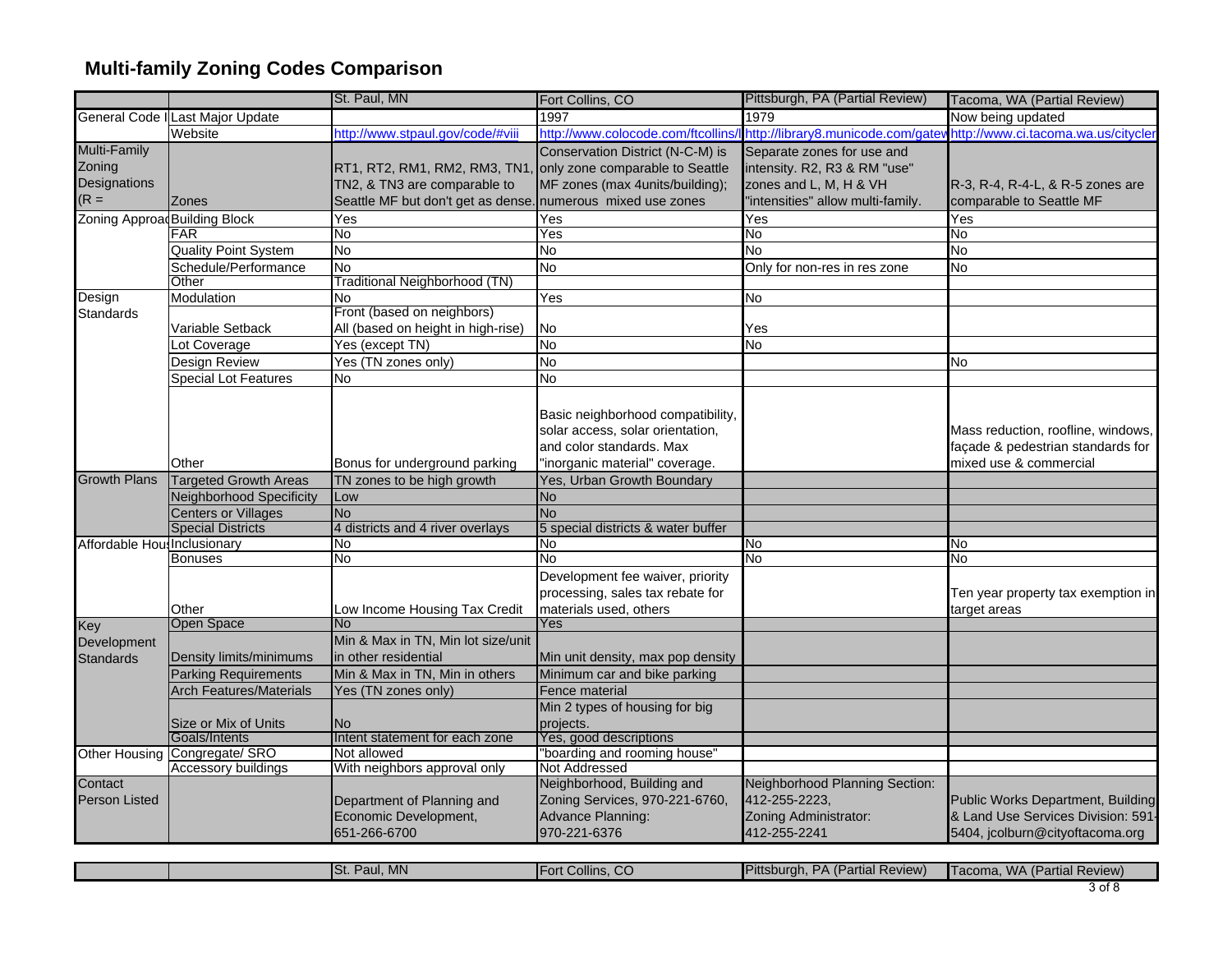|                               |                                                                 | Palo Alto, CA (Partial Review)      | <b>New York City (Partial Review)</b>                          | Albuquerque, NM (Partial Review)                            |
|-------------------------------|-----------------------------------------------------------------|-------------------------------------|----------------------------------------------------------------|-------------------------------------------------------------|
|                               | General Code I Last Major Update                                | 1978, now being updated             |                                                                |                                                             |
|                               | Website                                                         | http://www.cityofpaloalto.org/plann | http://www.nyc.gov/html/dcp/html/                              | http://www.amlegal.com/albuquerqu                           |
| Multi-Family                  |                                                                 |                                     | 14 zones from R3A to R10 allow                                 |                                                             |
| Zoning                        |                                                                 | R-36, R-40, R-50, R-60, R-70, R-    | multi-family housing, but limit on                             | R-T, R-LT, R-2, R-3 and MH allow                            |
| Designations                  |                                                                 | 80 and R-90 zones are               | density and heights is higher than                             | multifamily, but much lower limit on                        |
| $(R =$                        | <b>Zones</b>                                                    | comparable to Seattle MF            | Seattle.                                                       | height and density than Seattle.                            |
| Zoning Approad Building Block |                                                                 | Yes                                 | $\overline{\text{Yes}}$                                        | Yes                                                         |
|                               | <b>FAR</b>                                                      | Yes                                 | Yes                                                            | No                                                          |
|                               | <b>Quality Point System</b>                                     | No                                  | No                                                             | N <sub>o</sub>                                              |
|                               | Schedule/Performance                                            | No                                  | Minimal                                                        | No                                                          |
|                               | Other                                                           |                                     |                                                                |                                                             |
| Design                        | Modulation                                                      |                                     |                                                                |                                                             |
| <b>Standards</b>              |                                                                 |                                     |                                                                |                                                             |
|                               | Variable Setback                                                | Different setback above first story |                                                                |                                                             |
|                               | Lot Coverage                                                    | Yes                                 |                                                                |                                                             |
|                               | Design Review                                                   | Yes (in overlay district)           |                                                                |                                                             |
|                               | <b>Special Lot Features</b>                                     |                                     |                                                                |                                                             |
|                               |                                                                 |                                     |                                                                |                                                             |
| <b>Growth Plans</b>           | Other                                                           | <b>TDRs</b>                         |                                                                |                                                             |
|                               | <b>Targeted Growth Areas</b><br><b>Neighborhood Specificity</b> |                                     |                                                                |                                                             |
|                               |                                                                 |                                     |                                                                |                                                             |
|                               | Centers or Villages<br><b>Special Districts</b>                 |                                     |                                                                |                                                             |
| Affordable Hou: Inclusionary  |                                                                 | Yes                                 | No                                                             | No                                                          |
|                               | <b>Bonuses</b>                                                  | Density bonus if exceeds 10%        | Density bonus in limited areas                                 | Density bonus                                               |
|                               |                                                                 |                                     |                                                                |                                                             |
|                               | Other                                                           |                                     | Bonus for buying and preserving<br>existing affordable housing | Fee waiver, fast-tracking, more<br>lenient variance process |
| Key                           | Open Space                                                      | Yes                                 |                                                                |                                                             |
| Development                   |                                                                 |                                     |                                                                |                                                             |
| <b>Standards</b>              | Density limits/minimums                                         | Limits                              |                                                                |                                                             |
|                               | <b>Parking Requirements</b>                                     | Minimums (by zone & use)            |                                                                |                                                             |
|                               | <b>Arch Features/Materials</b>                                  |                                     |                                                                |                                                             |
|                               | Size or Mix of Units                                            |                                     |                                                                |                                                             |
|                               | Goals/Intents<br>Congregate/ SRO                                |                                     |                                                                |                                                             |
| Other Housing                 | Accessory buildings                                             |                                     |                                                                |                                                             |
| Contact                       |                                                                 |                                     | Department of City Planning:                                   |                                                             |
| <b>Person Listed</b>          |                                                                 | Planning Division at (650) 329-     | (212) 720-3300,                                                | Deborah Nason, Public Information                           |
|                               |                                                                 | 2603, or by e-mail at               | Zoning Information Desk:                                       | Officer, (505) 924-3860,                                    |
|                               |                                                                 | zoneupdate@cityofpaloalto.org       | (212) 720-3291                                                 | dnason@cabq.gov                                             |
|                               |                                                                 |                                     |                                                                |                                                             |

| D. | <b>Alto</b><br>$\sqrt{1}$ | <b>Review</b><br>amar | <br><b>Review</b><br>City (Partial)<br>rork.<br><b>INev</b> | <b>NM</b><br>$\sim$<br>(Partial)<br>Albuquerque<br>Review |
|----|---------------------------|-----------------------|-------------------------------------------------------------|-----------------------------------------------------------|
|    |                           |                       |                                                             |                                                           |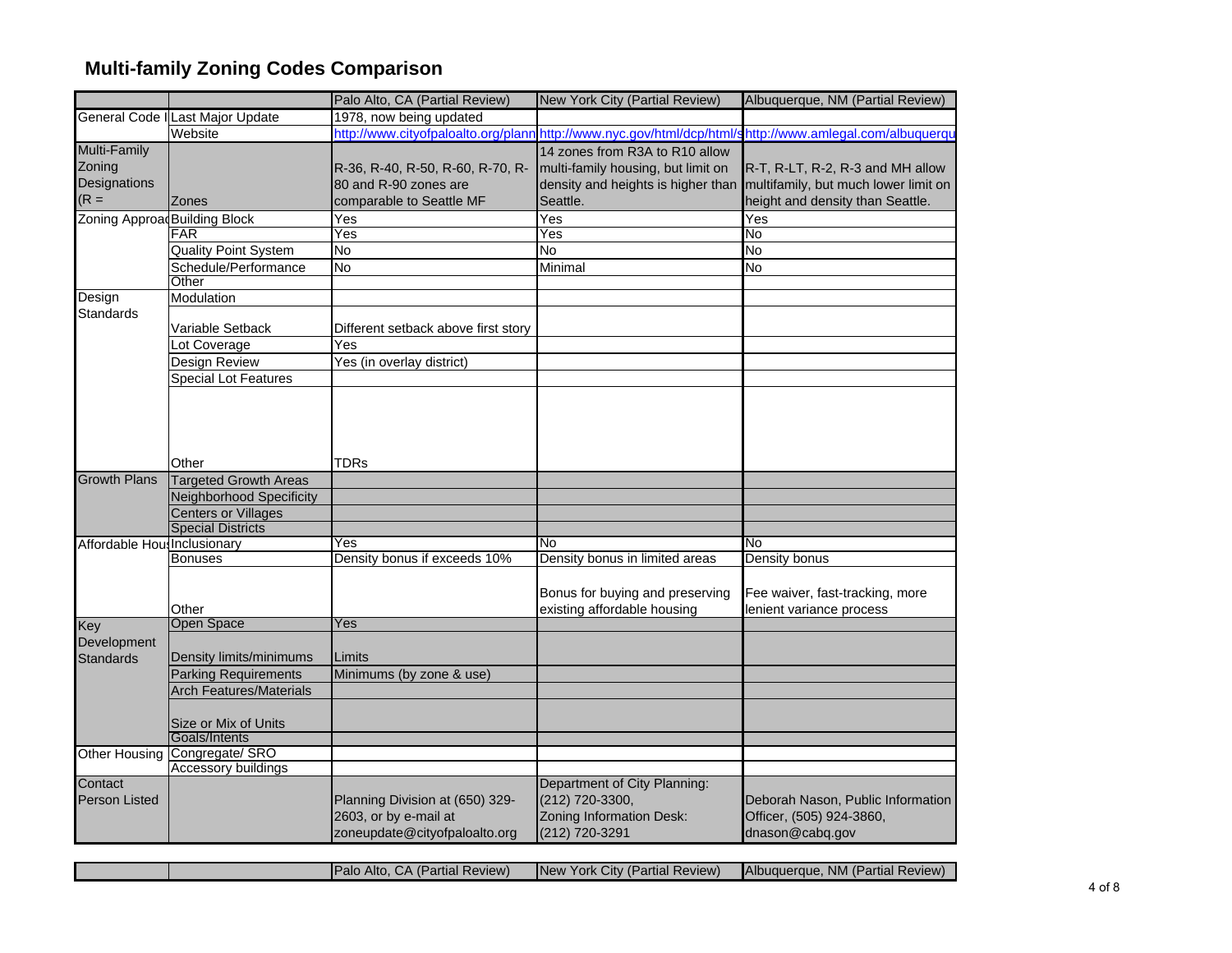| 17-13-0500 & 0600 Planned Unit<br>Design Review                                                                                   |  |
|-----------------------------------------------------------------------------------------------------------------------------------|--|
| Source<br>Developments<br><b>Chapter 17.136 DESIGN REVIEW PROCEDURE</b>                                                           |  |
| generally developments of 3 or                                                                                                    |  |
| Large commercial, residential and more units where building is at                                                                 |  |
| industrial uses as per 17-13-0500, least 75% residential, special                                                                 |  |
| along waterways, abnormal<br>design review for 1 & 2 unit                                                                         |  |
| Who's regulated<br>situations such as air rights<br>developments<br><b>Process</b>                                                |  |
| pre-application conference,                                                                                                       |  |
| review by staff or commission,                                                                                                    |  |
| <b>Process Steps</b><br>optional hearing                                                                                          |  |
| 60 days or approved<br>Length of Process                                                                                          |  |
|                                                                                                                                   |  |
|                                                                                                                                   |  |
| approve, disapprove, condition<br>Permit Decision type<br>Appealable<br>only in special circumstances                             |  |
| <b>Review Body</b><br>Staff (Zoning Administrator and                                                                             |  |
| Commissioner of Planning and                                                                                                      |  |
| Development), Plan Commission                                                                                                     |  |
| & City Council<br>Staff vs Board?<br>depends on level of review                                                                   |  |
|                                                                                                                                   |  |
| <b>Staff Expertise</b>                                                                                                            |  |
| 7 appointments by mayor, not<br>18 member Commission, appointed by<br>Board Make Up<br>representational requirements<br>the Mayor |  |
| Design Criteria                                                                                                                   |  |
| Discretionary?<br>High                                                                                                            |  |
| Design Content?<br>High<br>Yes, see Sec. 17-8-0900;                                                                               |  |
| Fees<br>Fees                                                                                                                      |  |
| Planning & Development - Zoning Ed Monasie, 510.238.7733 CEDA                                                                     |  |
| & Land Use Section 312-744-<br>Planning & Zoning                                                                                  |  |
| 510.238.3911<br>Contact<br>0930<br><b>Called 11/30</b>                                                                            |  |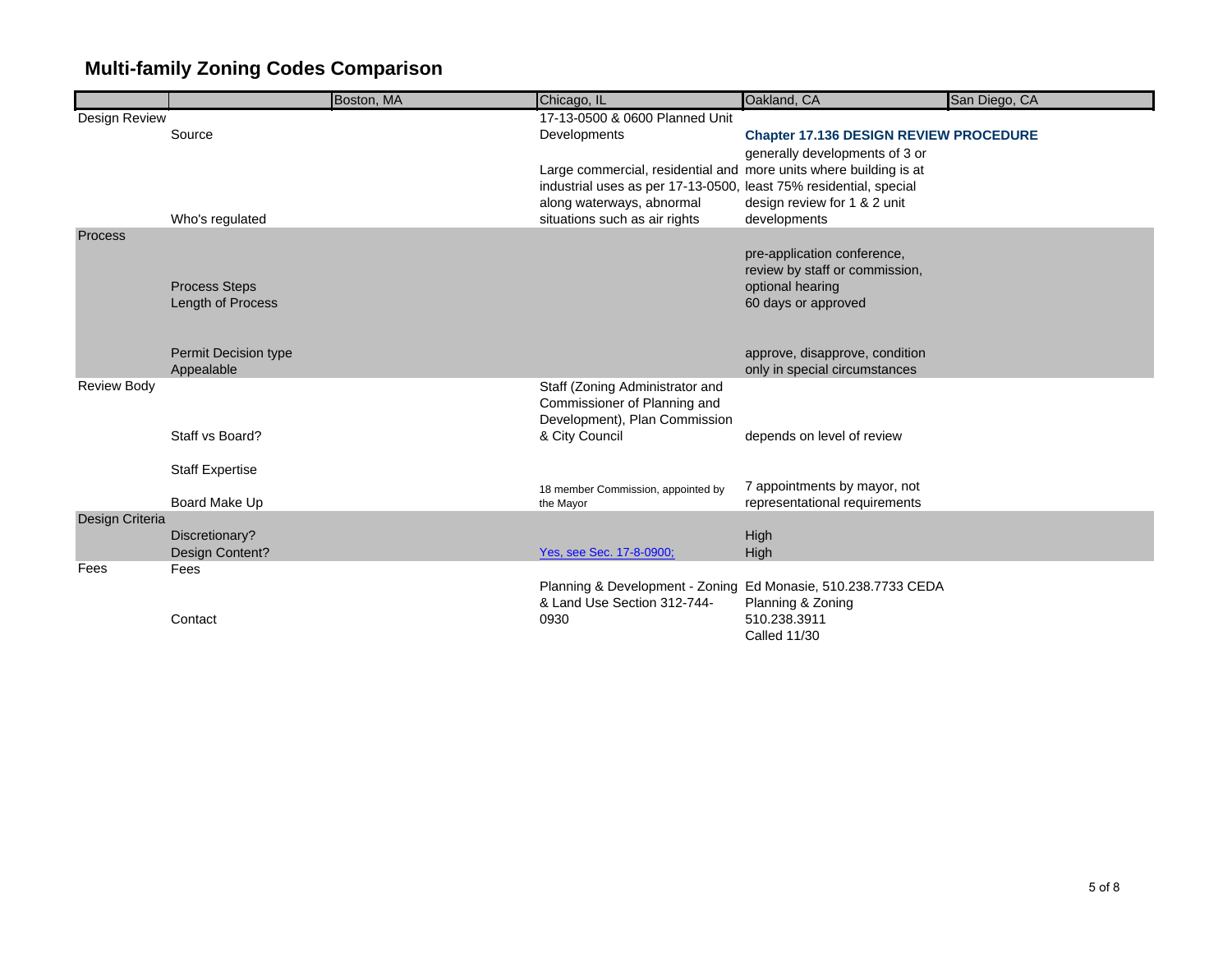|                    |                        | San Jose, CA | Denver, CO                                                                                       | Milwaukee, WI | Portland, OR                                                                    |
|--------------------|------------------------|--------------|--------------------------------------------------------------------------------------------------|---------------|---------------------------------------------------------------------------------|
| Design Review      | Source                 |              | http://www.denvergov.com/Urban D<br>esign/template113207.asp<br>Overlay zones, specifically high |               |                                                                                 |
|                    | Who's regulated        |              | density such as R-4X                                                                             |               |                                                                                 |
| Process            |                        |              | Pre-submittal conference,<br>Schematic Design Phase Review,<br>& Design Development Phase        |               |                                                                                 |
|                    | <b>Process Steps</b>   |              | Review                                                                                           |               | Many levels of review                                                           |
|                    | Length of Process      |              | $\overline{?}$                                                                                   |               | 5-8 wks minor, 8-12 wks<br>major                                                |
|                    |                        |              | approval, disapproval and<br>conditional approval at each                                        |               | approve, approve with                                                           |
|                    | Permit Decision type   |              | stage                                                                                            |               | conditions, dissapprove                                                         |
|                    | Appealable             |              | Yes                                                                                              |               | Yes                                                                             |
| <b>Review Body</b> |                        |              |                                                                                                  |               |                                                                                 |
|                    | Staff vs Board?        |              | Staff                                                                                            |               | Depending on level of<br>review<br>mix of architects.<br>landscape architects & |
|                    | <b>Staff Expertise</b> |              | $\overline{\phantom{a}}$                                                                         |               | planners                                                                        |
|                    | Board Make Up          |              |                                                                                                  |               | mix of professions                                                              |
| Design Criteria    | Discretionary?         |              | Depends on applicant option                                                                      |               | Depending of type of<br>review                                                  |
|                    | Design Content?        |              | Yes                                                                                              |               | Yes                                                                             |
| Fees               | Fees                   |              | ?                                                                                                |               | \$653-\$22,431<br>Jeff Joslin - 503-823-<br>7705.                               |
|                    | Contact                |              | Community Planning and Development, 720-865-2915                                                 |               | jjoslin@ci.portland.us                                                          |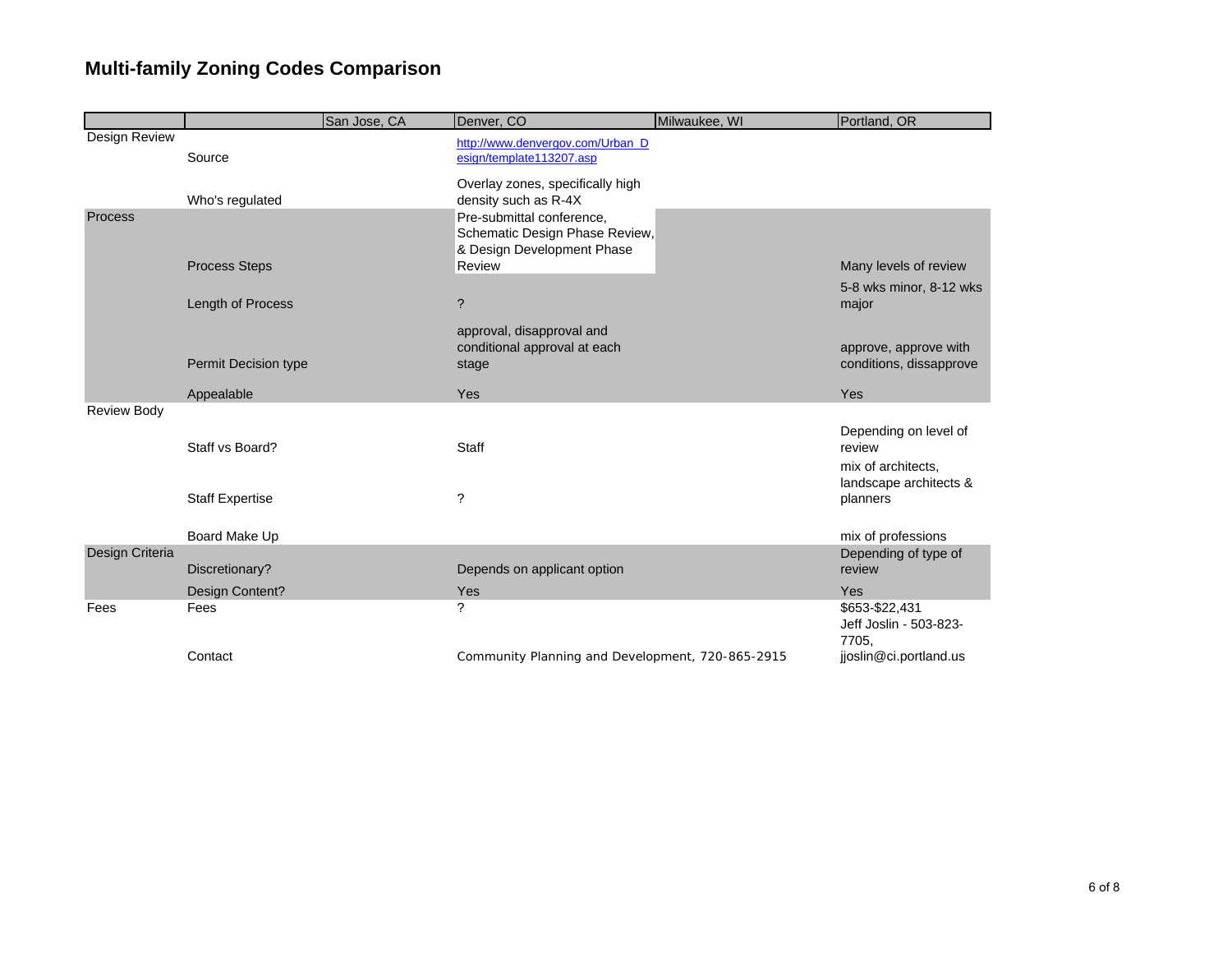|                    |                        | St. Paul, MN | Fort Collins, CO | Pittsburgh, PA (Partial Review) | Tacoma, WA (Partial Review) |
|--------------------|------------------------|--------------|------------------|---------------------------------|-----------------------------|
| Design Review      |                        |              |                  |                                 |                             |
|                    | Source                 |              |                  |                                 |                             |
|                    |                        |              |                  |                                 |                             |
|                    | Who's regulated        |              |                  |                                 |                             |
| Process            |                        |              |                  |                                 |                             |
|                    | Process Steps          |              |                  |                                 |                             |
|                    | Length of Process      |              |                  |                                 |                             |
|                    |                        |              |                  |                                 |                             |
|                    | Permit Decision type   |              |                  |                                 |                             |
|                    | Appealable             |              |                  |                                 |                             |
| <b>Review Body</b> |                        |              |                  |                                 |                             |
|                    | Staff vs Board?        |              |                  |                                 |                             |
|                    |                        |              |                  |                                 |                             |
|                    | <b>Staff Expertise</b> |              |                  |                                 |                             |
|                    | Board Make Up          |              |                  |                                 |                             |
| Design Criteria    | Discretionary?         |              |                  |                                 |                             |
|                    | Design Content?        |              |                  |                                 |                             |
| Fees               | Fees                   |              |                  |                                 |                             |
|                    |                        |              |                  |                                 |                             |

Contact